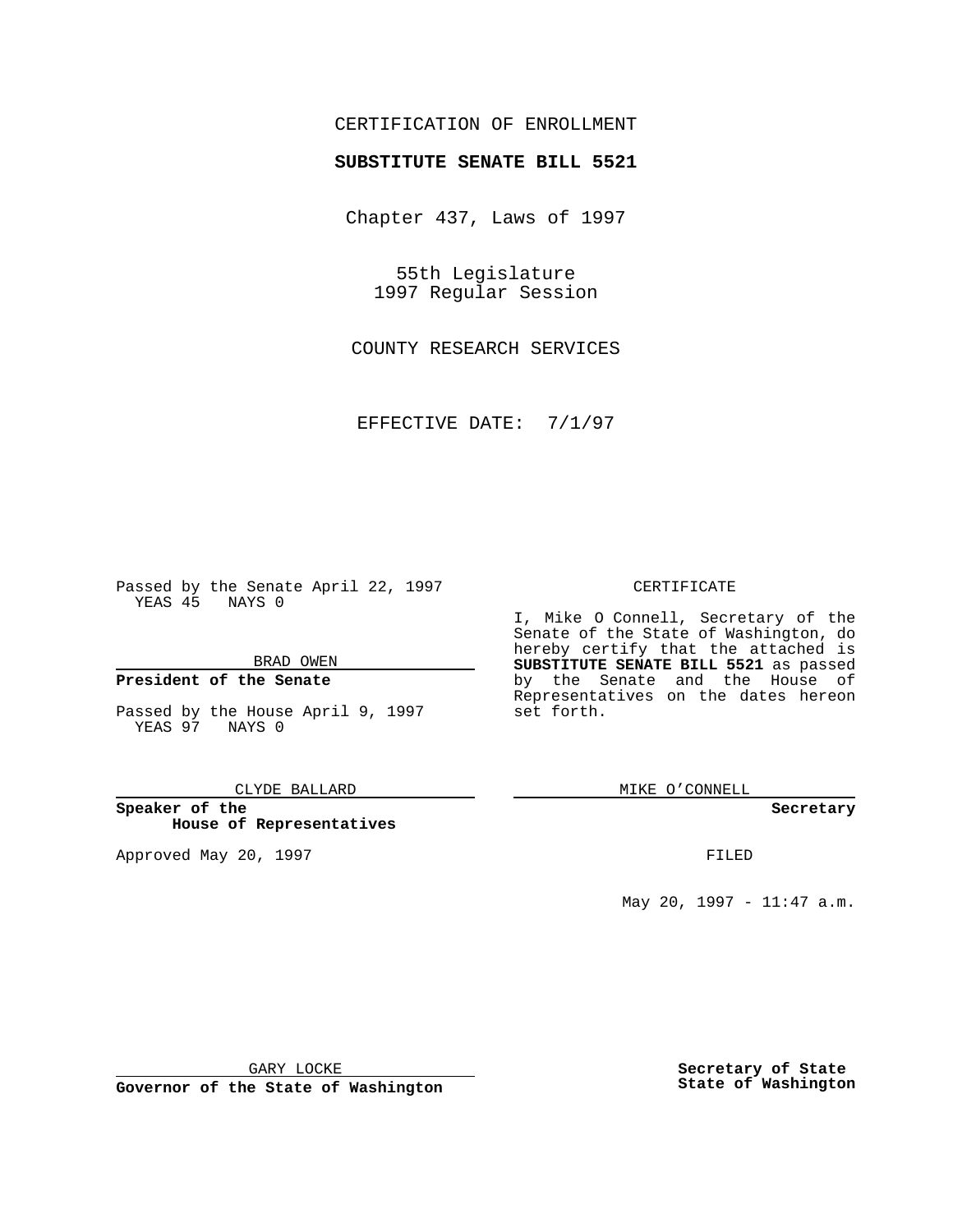# **SUBSTITUTE SENATE BILL 5521** \_\_\_\_\_\_\_\_\_\_\_\_\_\_\_\_\_\_\_\_\_\_\_\_\_\_\_\_\_\_\_\_\_\_\_\_\_\_\_\_\_\_\_\_\_\_\_

\_\_\_\_\_\_\_\_\_\_\_\_\_\_\_\_\_\_\_\_\_\_\_\_\_\_\_\_\_\_\_\_\_\_\_\_\_\_\_\_\_\_\_\_\_\_\_

## AS AMENDED BY THE HOUSE

Passed Legislature - 1997 Regular Session

**State of Washington 55th Legislature 1997 Regular Session**

**By** Senate Committee on Ways & Means (originally sponsored by Senator Haugen)

Read first time 03/10/97.

 AN ACT Relating to county research services; amending RCW 43.110.010, 43.110.030, 82.08.170, and 43.88.114; adding a new section to chapter 43.110 RCW; providing an effective date; and declaring an emergency.

5 BE IT ENACTED BY THE LEGISLATURE OF THE STATE OF WASHINGTON:

6 **Sec. 1.** RCW 43.110.010 and 1990 c 104 s 1 are each amended to read 7 as follows:

8 There shall be a state agency which shall be known as the municipal 9 research council. The council shall be composed of ((eighteen)) 10 twenty-three members. Four members shall be appointed by the president 11 of the senate, with equal representation from each of the two major 12 political parties; four members shall be appointed by the speaker of 13 the house of representatives, with equal representation from each of 14 the two major political parties; one member shall be appointed by the 15 governor independently; ((and the other)) nine members, who shall be 16 city or town officials, shall be appointed by the governor from a list 17 of nine nominees submitted by the board of directors of the association 18 of Washington cities; and five members, who shall be county officials, 19 shall be appointed by the governor, two of whom shall be from a list of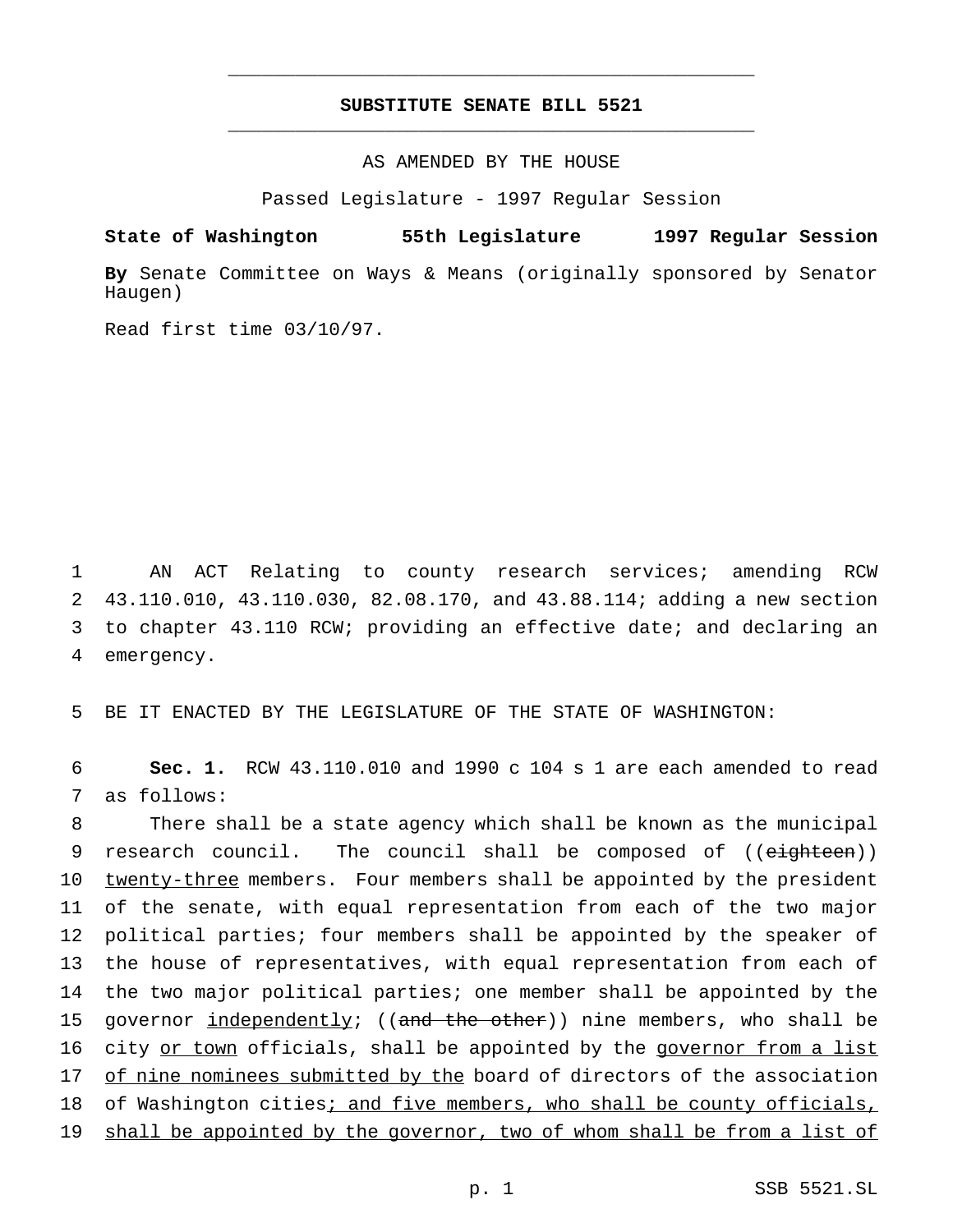1 two nominees submitted by the board of directors of the Washington association of county officials, and three of whom shall be from a list 3 of three nominees submitted by the board of directors of the Washington 4 state association of counties. Of the ((members appointed by the association)) city or town officials, at least one shall be an official of a city having a population of twenty thousand or more; at least one shall be an official of a city having a population of one thousand five hundred to twenty thousand; and at least one shall be an official of a town having a population of less than one thousand five hundred.

10 The terms of members shall be for two years ((and shall not)). The 11 terms of those members who are appointed as legislators or city, town, 12 or county officials shall be dependent upon continuance in legislative  $((or))_r$  city, town, or county office. The terms of all members except legislative members shall commence on the first day of August in every odd-numbered year. The speaker of the house of representatives and the president of the senate shall make their appointments on or before the third Monday in January in each odd-numbered year, and the terms of the members thus appointed shall commence on the third Monday of January in each odd-numbered year.

 Council members shall receive no compensation but shall be reimbursed for travel expenses at rates in accordance with RCW 43.03.050 and 43.03.060 as now existing or hereafter amended, except that members of the council who are also members of the legislature shall be reimbursed at the rates provided by RCW 44.04.120.

 **Sec. 2.** RCW 43.110.030 and 1990 c 104 s 2 are each amended to read as follows:

 The municipal research council shall contract for the provision of 28 municipal research and services to cities  $((and))_t$  towns, and counties. Contracts for municipal research and services shall be made with state agencies, educational institutions, or private consulting firms, that in the judgment of council members are qualified to provide such research and services. Contracts for staff support may be made with state agencies, educational institutions, or private consulting firms that in the judgment of the council members are qualified to provide such support.

 Municipal research and services shall consist of: (1) Studying and 37 researching ((municipal)) city, town, and county government and issues 38 relating to ((municipal)) city, town, and county government; (2)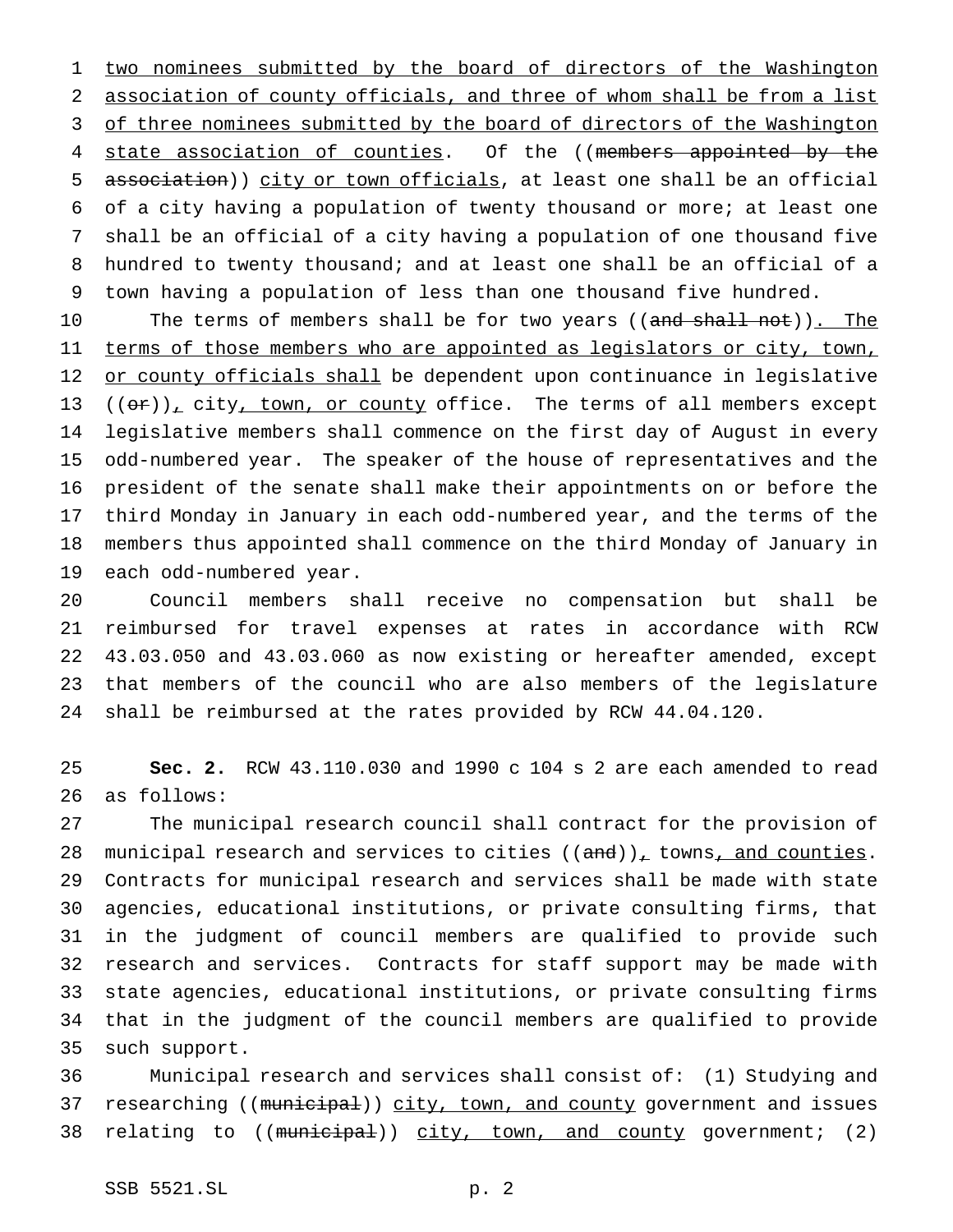acquiring, preparing, and distributing publications related to ((municipal)) city, town, and county government and issues relating to ((municipal)) city, town, and county government; (3) providing 4 educational conferences relating to ((municipal)) city, town, and 5 county government and issues relating to ((municipal)) city, town, and county government; and (4) furnishing legal, technical, consultative, 7 and field services to cities  $((and))_L$  towns, and counties concerning planning, public health, utility services, fire protection, law 9 enforcement, public works, and other issues relating to ((municipal)) 10 city, town, and county government. Requests for legal services by 11 county officials shall be sent to the office of the county prosecuting 12 attorney. Responses by the municipal research council to county requests for legal services shall be provided to the requesting 14 official and the county prosecuting attorney.

 The activities, programs, and services of the municipal research council shall be carried on, and all expenditures shall be made, in cooperation with the cities and towns of the state acting through the board of directors of the association of Washington cities, which is 19 recognized as their official agency or instrumentality, and in cooperation with counties of the state acting through the Washington state association of counties. Services to cities and towns shall be based upon the moneys appropriated to the municipal research council under RCW 82.44.160. Services to counties shall be based upon the 24 moneys appropriated to the municipal research council from the county 25 research services account under section 3 of this act.

 NEW SECTION. **Sec. 3.** A new section is added to chapter 43.110 RCW to read as follows:

 A special account is created in the state treasury to be known as the county research services account. The account shall consist of all money transferred to the account under RCW 82.08.170 or otherwise transferred or appropriated to the account by the legislature. Moneys in the account may be spent only after appropriation. The account is subject to the allotment process under chapter 43.88 RCW.

 Moneys in the county research services account may be expended only to finance the costs of county research.

 **Sec. 4.** RCW 82.08.170 and 1983 c 3 s 215 are each amended to read as follows: